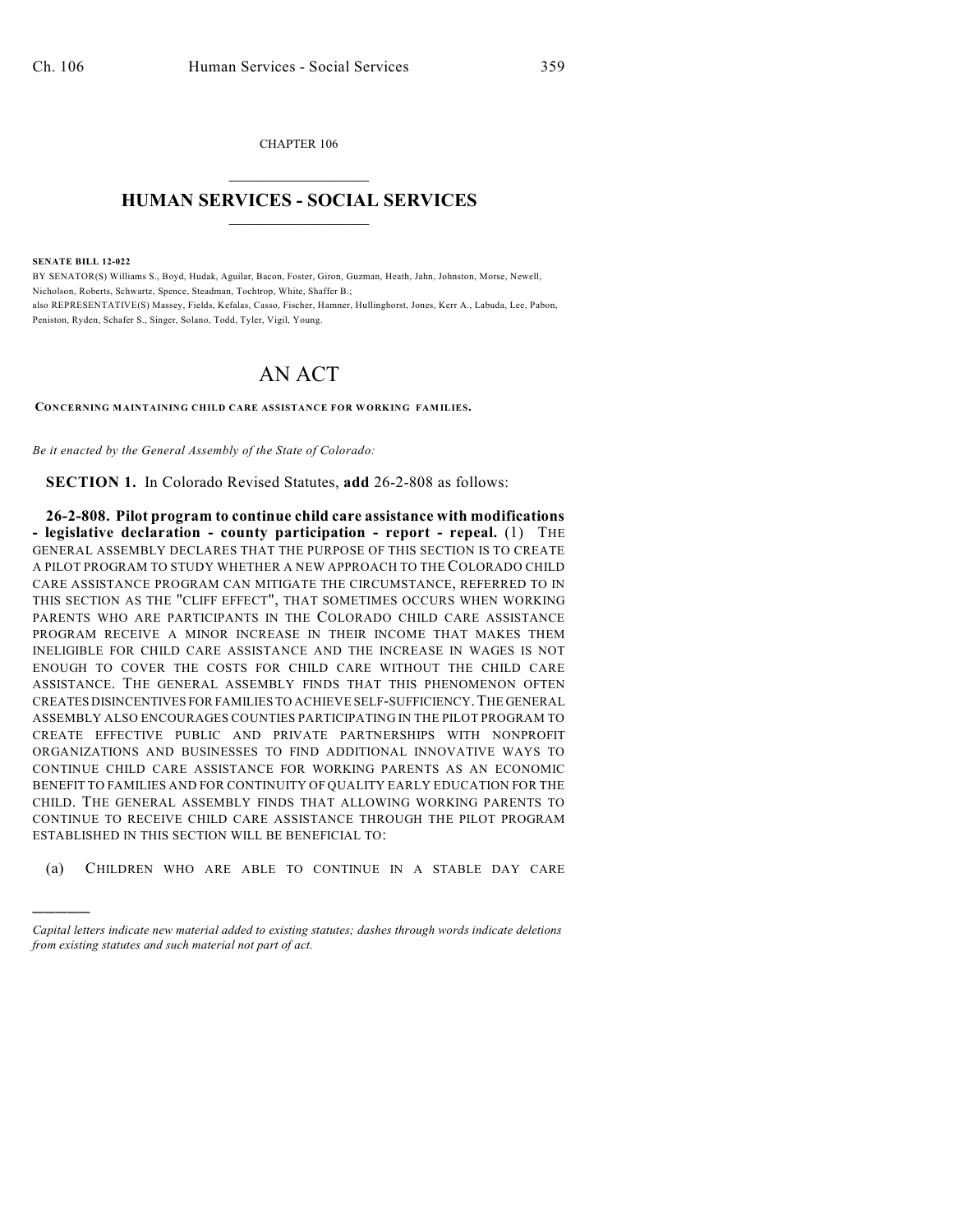## ENVIRONMENT;

(b) WORKING PARENTS WHO ARE ABLE TO CONTINUE TO WORK AND ADVANCE IN THEIR JOBS AND BECOME MORE SELF-SUFFICIENT; AND

(c) EMPLOYERS WHO HAVE A WORK FORCE THAT IS MORE STABLE BECAUSE THEIR EMPLOYEES HAVE CONSISTENT CHILD CARE ARRANGEMENTS AND HAVE AN INCENTIVE TO STAY WITH AND ADVANCE IN THE SAME EMPLOYMENT.

(2) BEGINNINGON THE EFFECTIVE DATE OF THIS SECTION, THE STATE DEPARTMENT IS AUTHORIZED TO DEVELOP AND OVERSEE A PILOT PROGRAM IN WHICH THE COLORADO CHILD CARE ASSISTANCE PROGRAM AS OUTLINED IN SECTION 26-2-805 IS MODIFIED TO MITIGATE THE CLIFF EFFECT FOR LOW-INCOME FAMILIES THAT ARE WORKING AND RECEIVING CHILD CARE ASSISTANCE, REFERRED TO IN THIS SECTION AS THE "PILOT PROGRAM". COUNTY DEPARTMENTS OF SOCIAL SERVICES MAY APPLY TO THE EXECUTIVE DIRECTOR OR HIS OR HER DESIGNEE TO PARTICIPATE IN THE PILOT PROGRAM. THE EXECUTIVE DIRECTOR OR HIS OR HER DESIGNEE MAY SELECT UP TO TEN COUNTIES THAT WILL PARTICIPATE IN THE PILOT PROGRAM AS DESCRIBED IN THIS SECTION. IN SELECTING THE COUNTIES, THE EXECUTIVE DIRECTOR OR HIS OR HER DESIGNEE SHALL SEEK DIVERSITY IN THE SIZE OF POPULATION, REGIONAL LOCATION, AND DEMOGRAPHIC COMPOSITION.

(3) SUBJECT TO AVAILABLE APPROPRIATIONS, A COUNTY THAT IS PARTICIPATING IN THE PILOT PROGRAM SHALL CONTINUE TO PROVIDE CHILD CARE ASSISTANCE FOR A PERIOD OF UP TO TWO YEARS FOR ANY PERSON WHO HAS BEEN RECEIVING CHILD CARE ASSISTANCE FROM THE COUNTY AND WHOSE INCOME EXCEEDS THE COUNTY-ADOPTED INCOME ELIGIBILITY LIMIT FOR THE COUNTY'S CHILD CARE ASSISTANCE PROGRAM. THE COUNTY SHALL REQUIRE A PARENT WHO IS RECEIVING EXTENDED CHILD CARE ASSISTANCE TO PAY A SERIES OF INCREMENTAL INCREASES IN THE PORTION OF THE PARENTAL SHARE OF THE CHILD CARE COSTS ON A SCHEDULED BASIS BASED UPON A FORMULA ESTABLISHED BY THE COUNTY; EXCEPT THAT ASSISTANCE SHALL NOT BE PROVIDED IF SAID INCOME EXCEEDS THE MAXIMUM LEVEL FOR ELIGIBILITY FOR SERVICES SET BY FEDERAL LAW FOR A FAMILY OF THE SAME SIZE. THE COUNTY SHALL WORK WITH THE PERSON TO PROVIDE A GRADUAL TRANSITION OFF OF THE CHILD CARE ASSISTANCE OVER A TWO-YEAR PERIOD. EACH COUNTY DEPARTMENT SHALL SET ITS OWN PARENTAL FEE SCHEDULE AND MAY CONSULT WITH THE STATE DEPARTMENT ON SETTING THE PARENTAL FEE SCHEDULE.

(4) A FAMILY THAT IS RECEIVING CHILD CARE ASSISTANCE FOR AN EXTENDED PERIOD OF TIME UNDER THE PILOT PROGRAM SHALL REPORT INCOME CHANGES TO THE COUNTY DURING THE TWO-YEAR PERIOD AND IS SUBJECT TO A REDETERMINATION BY THE COUNTY AFTER THE FIRST TWELVE MONTHS.

(5) AS PART OF THE PILOT PROGRAM, A COUNTY IS ENCOURAGED TO CREATE EFFECTIVE PUBLIC AND PRIVATE PARTNERSHIPS WITH NONPROFIT ORGANIZATIONS AND BUSINESSES TO FIND INNOVATIVE WAYS TO SUPPLEMENT ITS CHILD CARE ASSISTANCE PROGRAM FUNDS TO HELP PARENTS CONTINUE TO PAY FOR CHILD CARE, INCLUDING THE POSSIBILITY OF USING THE COLORADO CHILD CARE CONTRIBUTION CREDIT PURSUANT TO SECTION 39-22-121, C.R.S., TO LEVERAGE ADDITIONAL MONEYS TO PROVIDE A STIPEND TO ASSIST THE FAMILY THROUGH THE TIME PERIOD AFTER THE FAMILY'S INCOME MAKES THEM INELIGIBLE OR AT RISK OF BEING